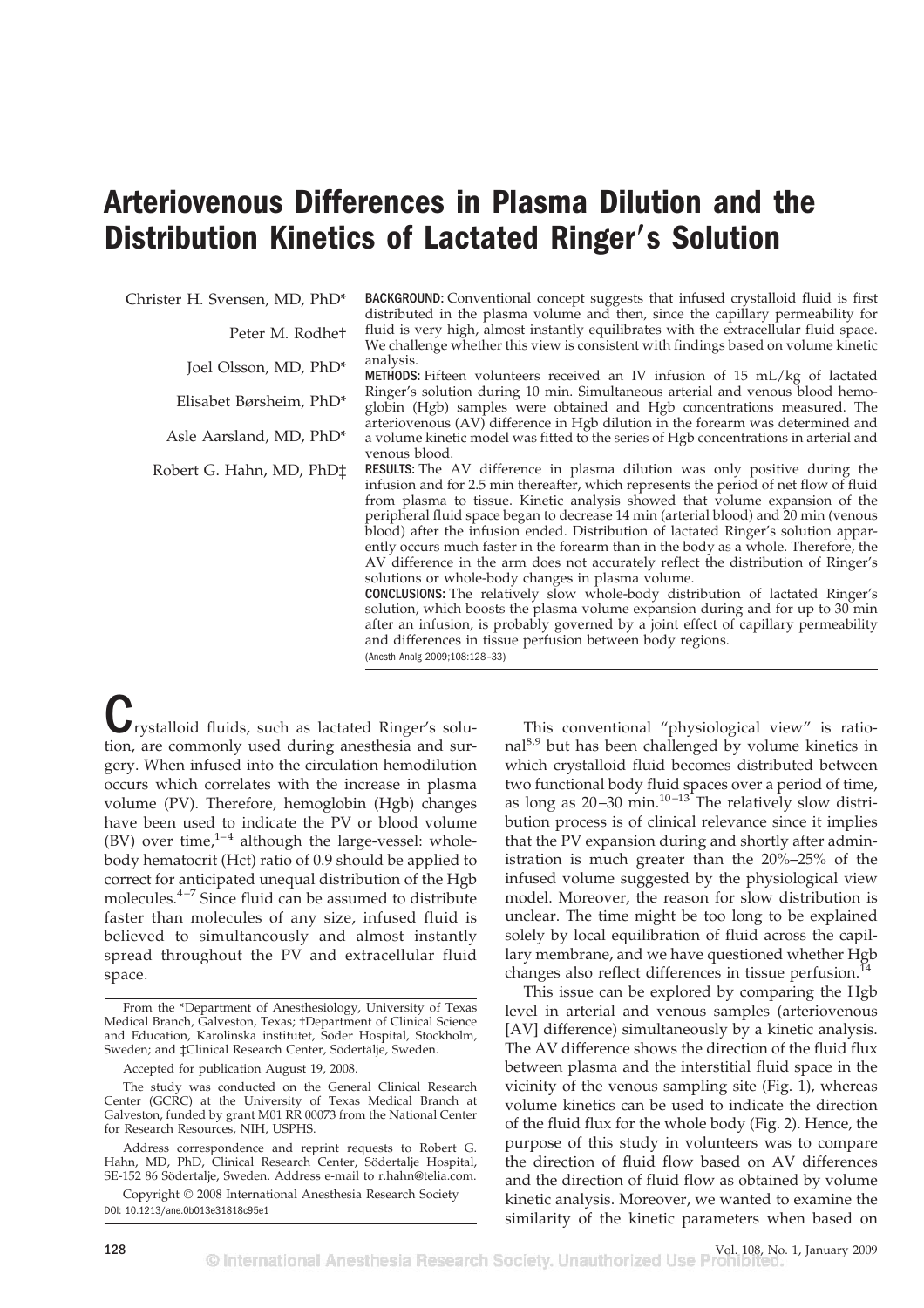

Figure 1. Interpretation of the arteriovenous (AV) gradient in hemoglobin (Hgb) dilution along one single blood vessel. During the time that the fluid is translocated from the plasma to the tissue, the dilution of  $A_{Hgb} > V_{Hgb}$ , and when fluid is translocated from tissue to plasma, the dilution of  $A_{Hgb} < V_{Hgb}$ .



Figure 2. Schematic drawing of the kinetic model used to analyze the arterial and venous plasma dilution-time profiles, respectively.

arterial versus peripheral venous blood. All kinetic analyses of infusion fluids in humans have been based on venous samples, although it is known from drug kinetics that arterial samples better represent wholebody events.

## **METHODS**

Fifteen healthy volunteers, 8 females and 7 males, aged between 20 and 32 (mean 27) years with a body weight of 51–103 kg (mean 75 kg) were studied. The protocol was approved by the IRB of the University of Texas Medical Branch at Galveston and each patient gave his/her written consent to participate.

The volunteers were admitted to the research center the evening before the experiment began. The following morning at approximately 8 am, the volunteers voided, were weighed, and placed comfortably on a bed with their trunk and legs (not the arms) covered with blankets. Cannulae were inserted into one radial artery and the antecubital veins in both arms. The arm

with both arterial and venous access was used for blood sampling and the other side for the infusion of fluid. Monitoring consisted of electrocardiography, pulse oximetry and noninvasive arterial blood pressure measurements. The cuff was placed on the arm of the infusion, and no external pressure was applied to facilitate the withdrawal of blood.

After a 30-min equilibration period to obtain a hemodynamic steady-state, an IV infusion of 15 mL/kg of body-warm lactated Ringer's solution was given for 10 min (Baxter Healthcare, Deerfield, IL) by an infusion device (Flo-Gard 6201, Baxter). The fluid contained the following ions: Na 130, K 4, Ca 2, Cl 110, lactate  $30$  (mEq/L).

Arterial and venous blood were simultaneously sampled at precisely timed intervals for analysis of the blood Hgb concentration, using a Technicon H2 (Bayer, Tarrytown, NY) which determines Hgb by colorimetry at 546 nm. Sampling was made at 0, 1.5, 3, 4.5, 6, 7.5, 9, 10.5, 12, 13.5, 15, 16.5, 18, 19.5, 21, 22.5, 24, 25.5, 27, 28.5, 30, 40, 50, 60, 70, 80, 90, 100, 110, and 120 min. Each sample was drawn in duplicate from both the arterial and the venous line, except the baseline Hgb and Hct, which were based on the mean of quadruplicate samples. Hence, 4 Hgb samples were drawn at each time point requiring a total of 6 mL of blood, except the first which required 12 mL. Randomly selected duplicate samples (800 pairs) yielded a coefficient of variation for this Hgb analysis of 0.8%. The volunteers voided *ad libitum* during the experiments and always after they ended. The urine volume was measured.

Both the arterial and the venous Hgb series were analyzed by volume kinetics, which is pharmacokinetics adapted for infusion fluids, according to a twovolume model developed by Drobin.<sup>15</sup> The benefit of Drobin's approach is that all parameters can be estimated by the same model, even in cases where the urinary excretion is so large that it should normally be accounted for by applying a one-volume kinetic model.

The model consists of one central compartment,  $V_1$ , which expands to the volume  $v_1$  at time *t* by an infusion given at the rate  $k_i$  (mL/min) (Fig. 2). The expanded volume,  $v_1$ , strives to assume the baseline volume  $V_1$ , and communicates with a distant compartment, the expansion of which is termed  $a_2$ , at a rate proportional to the volume expansion by the rate  $p$ arameter  $k_t$  (min<sup>-1</sup>). Elimination is proportional to expansion of  $V_1(a_1)$  by a rate parameter  $k_r$  (min<sup>-1</sup>) and basal elimination is considered by  $k<sub>b</sub>$  which is set to 0.5  $mL/min.<sup>10,11</sup>$ 

The volume changes in the central compartment,  $a_1$ , and in the peripheral compartment,  $a_2$ , are then given by:

$$
\frac{da_1}{dt} = k_i - k_b - k_r \cdot a_1 - k_t \cdot (a_1 - a_2) \tag{1}
$$

Vol. 108, No. 1, January 2009 © 2009 International Anesthesia Research Society 129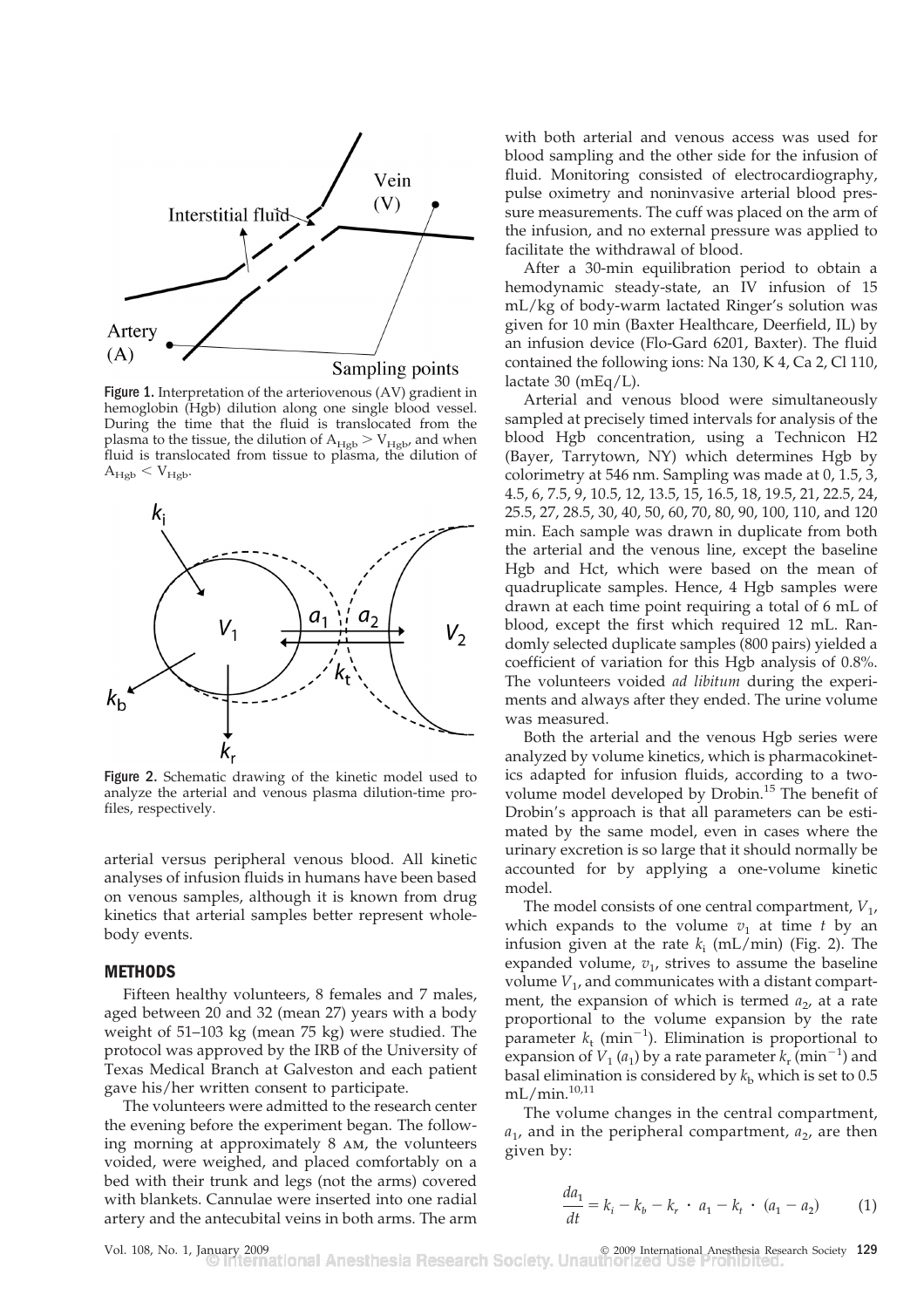| Parameter                                           | Arterial samples |                      | Venous samples |                      |
|-----------------------------------------------------|------------------|----------------------|----------------|----------------------|
|                                                     | Median           | 25th–75th percentile | Median         | 25th–75th percentile |
| Baseline Hgb $(g/dL)$                               | 13.69            | 13.14–14.66          | 13.72          | 12.87–14.78          |
| $V_1(L)$                                            | 2.73             | $2.34 - 3.16$        | 2.92           | $2.65 - 3.60$        |
| $k_r(10^{-3}, \text{min}^{-1})$                     | 37               | $20 - 50$            | 36             | $11 - 47$            |
| $k_{\rm t}$ (10 <sup>-3</sup> , min <sup>-1</sup> ) | 79               | $38 - 144$           | 51             | $25 - 150$           |
| $a_{ref}(mL)$                                       | $-43$            | $-85$ to 2           | $-41$          | $-80$ to 0           |
| Time to $a_{2,\text{max (min)}}$                    | 24               | $17 - 37$            | 30             | $15 - 47$            |

Table 1. Baseline Hemoglobin (Hgb) Concentration and Kinetic Parameters Calculated Depending on Whether Sampling was from Either Arterial or Venous Blood

 $V_1$  = baseline volume of the central body fluid space expanded by infused fluid;  $k_r$  = rate constant for elimination;  $k_r$  = exchange rate parameter between  $V_1$  and periphery;  $a_{\text{net}}$  = the amount, in mL, of baseline shift between pre- and postinfusion fluid balance.

$$
\frac{da_2}{dt} = k_t \cdot (a_1 - a_2) \tag{2}
$$

where  $a_1 = v_1 (t) - V_1$  represents the expansion of  $V_1$ .

The Hgb-derived plasma dilution was used as input data as it equals the dilution of  $V_1$ , which can be written  $(v_1 - V_1)/V_1$  or, in the present model, as  $a_1/V_1$ . The reference equation for this relationship is:

$$
\frac{v_1(t) - V_1}{V_1} = \frac{\text{Hgb/Hgb}(t) - 1}{1 - \text{Hct}}\tag{3}
$$

where Hct is the Hct at baseline. Symbols without an index denote baseline values and (*t*) those obtained at a later point in time. The Hgb-derived plasma dilution had to be multiplied by  $V_1$  before it could be applied as  $a_1$  on the right side of the sign of equality in Eq. 1 and 2. On the left side,  $a_1$  was not transformed.

The Hgb-derived plasma dilution as given in Eq. 3 was corrected for the sampled volume of blood as described mathematically in previous work.<sup>16</sup> This correction is based on the following predictions of the relationship between BV and the length and weight of subjects published by Nadler et al. $8$ :

BV (L) =  $0.03219$  weight (kg) +  $0.3669$  length<sup>3</sup> (m)

 $+ 0.6041$  (Males; Eq. 4)

 $BV (L) = 0.03308$  weight (kg)

 $+ 0.35612$  length<sup>3</sup> (m)  $+ 0.1833$  (Females; Eq. 5)

The kinetics of the IV infused fluid was modeled separately for each subject, using Matlab version 7.0.1 (Math Works, Notich, MA), whereby a nonlinear least-squares regression routine based on a modified Gauss-Newton method was repeated until none of the three unknown parameters  $(V_1, k_t, \text{and } k_r)$  changed by more than 0.001 (0.1%) in each iteration. No correction was applied for the transit time for blood between the radial artery and the cubital vein since we believed this would be  $\leq 10$  s.

The results were presented as median and 25th and 75th percentiles. The Wilcoxon matched pair test was applied to disclose differences in parameter estimates between sampling sites. Linear regression analysis, in which *k* is the slope and *r* the correlation coefficient, was used to study the relationship between the size of *V*<sup>1</sup> and the predicted PV; the latter was obtained as the product of BV and (1-Hct).  $P < 0.05$  was considered significant.

## RESULTS

All dilution-time curves were possible to analyze by volume kinetics. Arterial samples yielded a slightly smaller size for  $V_1$  ( $P = 0.064$ ) and a higher distribution rate constant,  $k_t$ , than venous samples ( $P = 0.83$ ; Table 1).

During infusion, and immediately afterwards, curves based on arterial samples showed less interindividual variability than venous curves, which is also illustrated by the greater variation of all parameter estimates when based on venous samples (Table 1). The kinetic analysis also demonstrated a lowering of the baseline for the fluid balance after the infusion, a change that corresponded to a volume deficit in  $a_1$  of 20–30 mL.

The mean AV difference in plasma dilution was positive during the infusion and for 2.5 min thereafter (Fig. 3). The AV crossover point corresponds to the point in time when  $a_2$  begins to decrease in a volume kinetic analysis (Fig. 4). This point was determined by satisfactory iteration by the computer program Mat-Lab. On the average, it occurred at 14 min and 20 min after the infusion ended for the arterial and venous samples, respectively (Table 1).

Volume-time plots indicated that 65%–70% of the infused fluid volume remained in  $V_1$  at the end of the 10-min brisk infusion, whereas this fraction reached 20%–25% after the whole-body distribution had been completed 30 min later (Fig. 4).

At the end of the experiment (2 h), the urinary excretion amounted to 570 mL, (380–800) which is 47% (31–72) of the infused fluid volume.

The regression plot between the predicted PV and  $V_1$  in arterial blood had a slope was 1.00 (the equation being  $V_1 = 1.00 \times PV - 0.12$  with  $r = 0.70$ ;  $P < 0.001$ ). Their median difference was 0.21 L  $(-0.21 \text{ to } 0.43)$ . The slope was steeper, however, when the PV was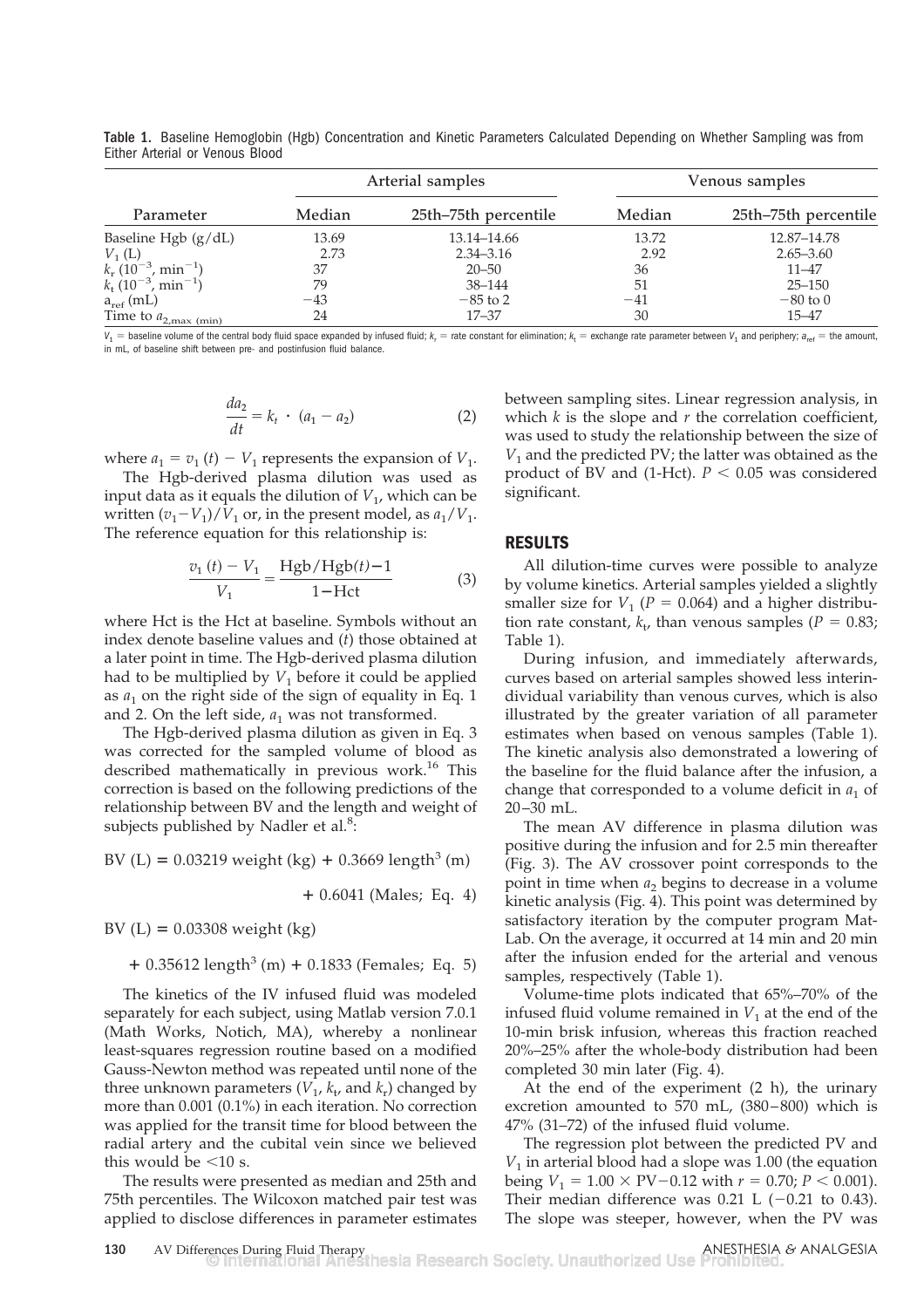





plotted versus  $V_1$  based on venous blood (the equation was  $V_1 = 1.37 \times PV - 0.81$ ;  $r = 0.69$ ;  $P < 0.01$ ). Their median difference was  $-0.18$  L ( $-0.86$  to 0.19).

#### **DISCUSSION**

Most previous studies of volume kinetics in human subjects have been based on venous blood samples. In the present study, we wanted to compare venous to arterial samples during a series of fluid infusion experiments, since it is accepted in drug kinetics that arterial samples better reflect whole-body events and, in particular, early distribution. The results show that the sampling sites provided quite similar Hbg curves. Both yielded robust data for kinetic analysis, although arterial blood indicated a slightly lower size of  $V_1$  and a higher distribution rate constant,  $k_t$ . These parameters are primarily determined during and immediately after the infusion, as evidenced by partial derivatives yielded during curve-fitting, $17$  and the differences may, therefore, be due to the fact that the last portion of any infused fluid is sampled before it reaches the capillaries.

Arterial samples also showed lesser interindividual variability, which is probably due to lack of influence of AV shunts. The combined effects of these differences were still relatively minor, however, and none of the parameter estimates differed significantly between the arterial and venous sampling site data. Therefore, our conclusion is that both arterial and venous blood can be used for kinetic analysis and that earlier works based on venous samples do not need to be reevaluated.

The study was also conducted to better understand the profile of plasma dilution-time curves. The steep downward slope in Hgb dilution just after an infusion ends is usually thought to represent distribution of fluid from the plasma to the interstitial space, which continues until they are equally diluted. However, this view seems to be too simplistic since the AV difference in plasma dilution and the kinetic analyses show that the rate of equilibration is much higher in the arm than for the body as a whole.

In the forearm, the AV difference in plasma dilution is positive for as long as fluid accumulates in the interstitial fluid space, whereas a change in the direction of the net flow of fluid has occurred when the AV difference becomes negative. For the body as a whole, the corresponding change in the direction of the net mass flow of fluid takes place when  $a_2$  begins to decrease. One should note that the crossover point for the sizes of  $a_1$  and  $a_2$ , as plotted in Figure 4, does not indicate this change in net flow. A dilution-time plot would always crossover when  $a_2$  obtains its highest value, but the volume kinetic model used here focuses on volume expansion rather than on dilution.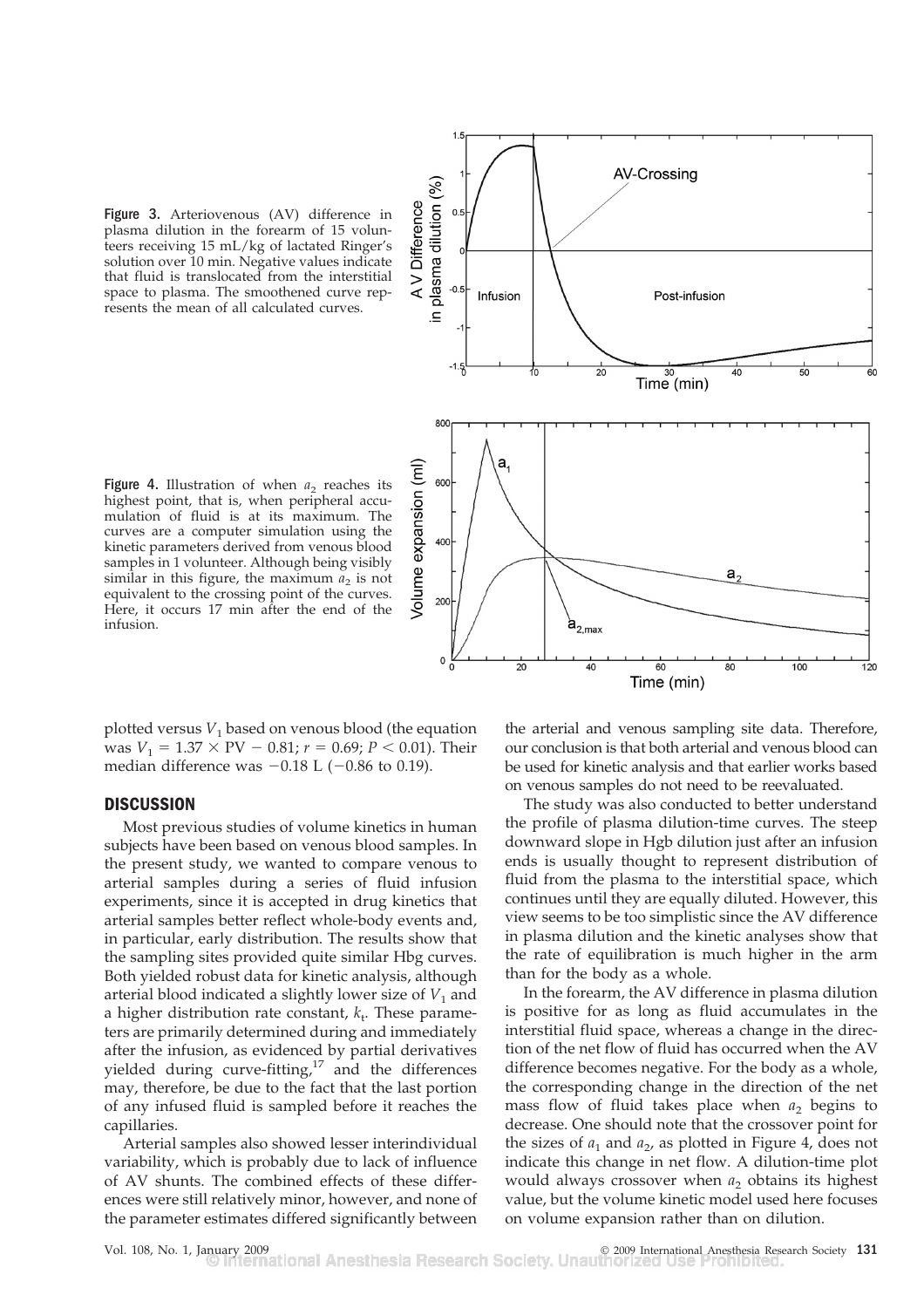The AV difference in the forearm became negative 2.5 min after the infusion ended whereas, for the whole body, our kinetic calculations imply that the mass flow of fluid does not change direction from tissue to plasma until between 14 min and 20 min later. This finding is consistent with the relatively long period of time required for the whole-body equilibration of fluid to be fully completed. The entire distribution phase has been demonstrated to last for 20–30 min based on venous Hgb samples in volunteers $10,11,13$ and in surgical patients.<sup>16</sup>

The time required for distribution of lactated Ringer's solution is similar to that obtained for ethanol, which is extremely soluble and easily crosses all membranes.<sup>18</sup> As for Ringer's solution, the AV difference changes from positive to negative in the forearm within 5 min after IV infusion, whereas the distribution process in the whole body takes 20–30 min to be completed.19 The permeability of the capillary membrane can hardly account fully for the distribution process. Differences in perfusion between vascular beds in different regions of the body must be considered as a factor of importance to the slow distribution of ethanol as well as for lactated Ringer's solution.

The slow distribution process of lactated Ringer's solution is clinically important since it boosts the PV expansion during and for 20–30 min after an infusion. In the present study, the venous hemodilution indicated that as much as 69% of the infused fluid was retained in  $V_1$  at the end of the quite brisk 10-min infusions. The corresponding value was 60% for a continuous infusion during surgery<sup>3</sup> and  $40\%$  at the end of a 30-min infusion in volunteers.<sup>11</sup> Medical textbooks do not even indicate that the volume equilibration between plasma and tissue is time-consuming. The conventional "physiological view" rather holds that Ringer's solution distributes very quickly throughout the plasma and interstitial fluid spaces. Therefore, the PV expansion is said, without exception, to be 20%–25% of the infused volume.

The complexity of the distribution process explains indirectly why we cannot be sure that  $V_1$  equals the baseline PV. Similarly, we cannot be sure that the sum of  $V_1$  and  $a_1$  equals the dynamic PV during and after the infusion. Although being of quite similar size, the PV is a physiological space while  $V_1$  is a functional fluid space. The semantic problem can be illustrated by the fact that, even if we infuse a bolus of lactated Ringer's solution into the plasma, some of the fluid will have left this physiological space even before the rest of it has become distributed throughout the entire PV. Interstitial fluid spaces in the lungs (blood flow 14 L/min per L tissue water) probably become expanded quickly and easily, whereas some of the lactated Ringer's solution might not even reach the interstitium of poorly perfused areas with resting muscle (blood flow 0.04 L/min per L tissue water). The Hgb changes represent the sum of all such occurrences.

As venous sampling is usually made from the forearm where the AV equilibration occurs relatively fast, the changes in Hgb obtained during the distribution phase of a crystalloid fluid load cannot very accurately reflect the PV in the whole body. The reason that Hgb changes are more safely related to the functional fluid space  $V_1$  is that distribution of Ringer's solution represents a continuous process that occurs at various rates in different body regions, rather than being a fixed-rate single process. This view has been validated for drugs but not previously for fluids.

One issue during the kinetic analysis was that the Hgb concentration in arterial blood was 0.4% lower (median 0.2%) than in venous blood before the experiments started (Table). The reason for this minor baseline AV difference in Hgb is unclear. It might be explained by lymphatic flow since it indicates the presence of a slow internal transport of fluid from the periphery to the central part of the body. This transport is completely overrun by the impact of the quite massive and rapid fluid load.

In conclusion, equilibration of infused lactated Ringer's solution between plasma and interstitial fluid occurs much faster in the forearm than the body as a whole. The relatively slow whole-body distribution therefore seems to represent a complex and continuous process governed by capillary permeability and also by differences in perfusion between different vascular beds. The net result is that PV expansion is greater than commonly believed during and for 20–30 min after an infusion.

### REFERENCES

- 1. Tollofsrud S, Elgo GI, Prough DS, William CA, Traber DL, Kramer GC. The dynamics of vascular volume and fluid shifts of infused lactated Ringer's and hypertonic saline dextran (HSD) in normovolemic sheep. Anesth Analg 2001;93:823–31
- 2. Hahn RG. Blood volume at the onset of hypotension in TURP performed during epidural anaesthesia. Eur J Anaesthesiol 1993;10:219–25
- 3. Hahn RG. Volume effect of Ringer's solution in the blood during general anaesthesia. Eur J Anaesth 1998;15:427–32
- 4. McIlroy D, Kharasch ED. Acute intravascular volume expansion with rapidly administered crystalloid or colloid in the setting of moderate hypovolemia. Anesth Analg 2003;96:1572–7
- 5. Chaplin H, Mollison PL, Vetter H. The body/venous hematocrit ratio: its constancy over a wide hematocrit range. J Clin Invest 1953;32:1309–16
- 6. Moore FD, Dagher FJ, Boyden CM, Lee CJ, Lyons JH. Hemorrhage in normal man: I. Distribution and dispersal of saline infusions following acute blood loss. Ann Surg 1966;163:485–504
- 7. Rehm M, Haller M, Orth V, Kreimerier U, Jacob M, Dressel H, Mayer S, Brechtelsbauer H, Finsterer U. Changes in blood volume and hematocrit during acute preoperative volume loading with 5% albumin or 6% hetastarch solutions in patients before radical hysterectomy. Anesthesiology 2001;95:849–56
- 8. Nadler SB, Hidalgo JU, Bloch T. Prediction of blood volume in normal human adults. Surgery 1962;51:224–32
- 9. Lamke LO, Liljedahl SO. Plasma volume changes after infusion of various plasma expanders. Resuscitation 1976;5:93–102
- 10. Svensén C, Hahn RG. Volume kinetics of Ringer solution, dextran 70, and hypertonic saline in male volunteers. Anesthesiology 1997;87:204–12
- 11. Drobin D, Hahn RG. Volume kinetics of Ringer's solution in hypovolemic volunteers. Anesthesiology 1999;90:81–91